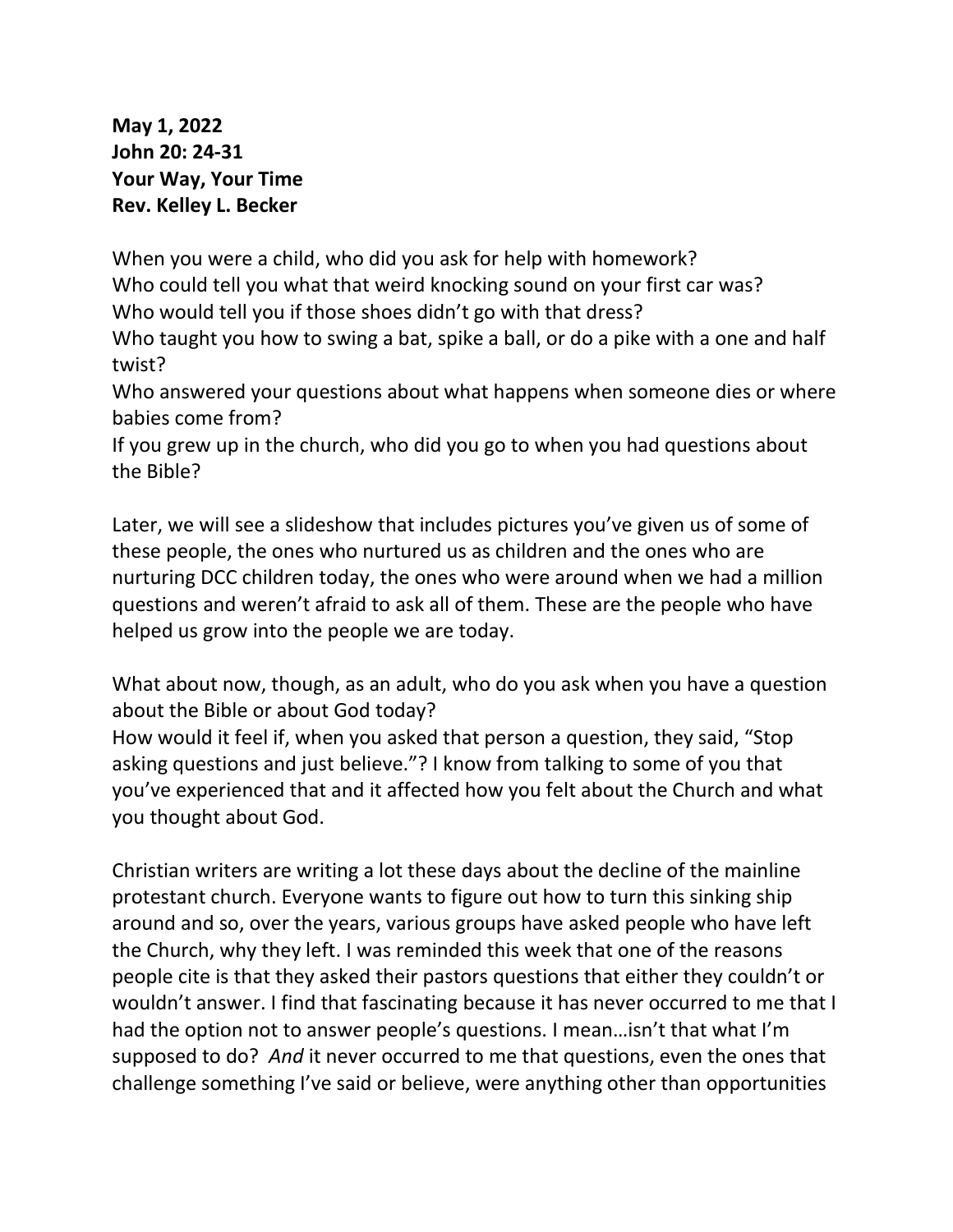for both the questioner and the answerer to grow and learn. After all, I've never pretended that what I say must be true for everyone. What I say is true for me, based on my experiences, which includes a Master of Divinity. Given that seminary-trained ministers spend a lot of money on their education, I wonder, why would a pastor not want to answer people's questions? I don't know the answer to that for every paster, but I did get a window into one possible answer a few years back.

When I started seminary, I was a youth minister at a Presbyterian Church. In my seminary classes, I was learning all kinds of cool things about the Bible, like Paul didn't write all the letters attributed to him and Genesis had many authors in different time periods, and lots of Christians don't believe in a virgin birth or physical resurrection. I don't remember which of these pearls of wisdom I was talking about with my boss, the senior minister, but I asked him what he had learned in seminary about that thing and when he told me he learned the same thing I had learned, having sat through many of his sermons, I asked, "Why don't you tell the people sitting in the pews what you learned in seminary?" And I will never forget it, he said, "They don't want to know."

I don't believe that. I think people want to know what scholars say. I think they want the opportunity to think about what they believe and why and even change their mind sometimes. This is why Christian community is so important. It is in community that we learn from each other's views and beliefs, that we ask questions and hopefully get answers. Some of you have been around long enough to remember when DCC and St. James Catholic Church down the street enjoyed Bible studies together. Father Bill Skeehan was the priest at St. James in those days. He wrote a couple of books, one of them called, *At This Time*. In it he talked about the importance of community amid a world that has gone a bit off the rails, he wrote, "In our troubled days and a world full of madness, it is vital that we have the opportunities to restore…community life… [and] bring about---through community---the transformation of the world." <sup>1</sup> Today's text gives us a great opportunity to celebrate the gift of safe community where we can ask questions as part of our faith journeys and acknowledge that we are all on our own journey and God shows up to each of us differently. We have a lot to learn from each other.

<sup>1</sup> Skeehan, Bill, *At This Time*, Meddlers Books, Bartlesville, OK, 125.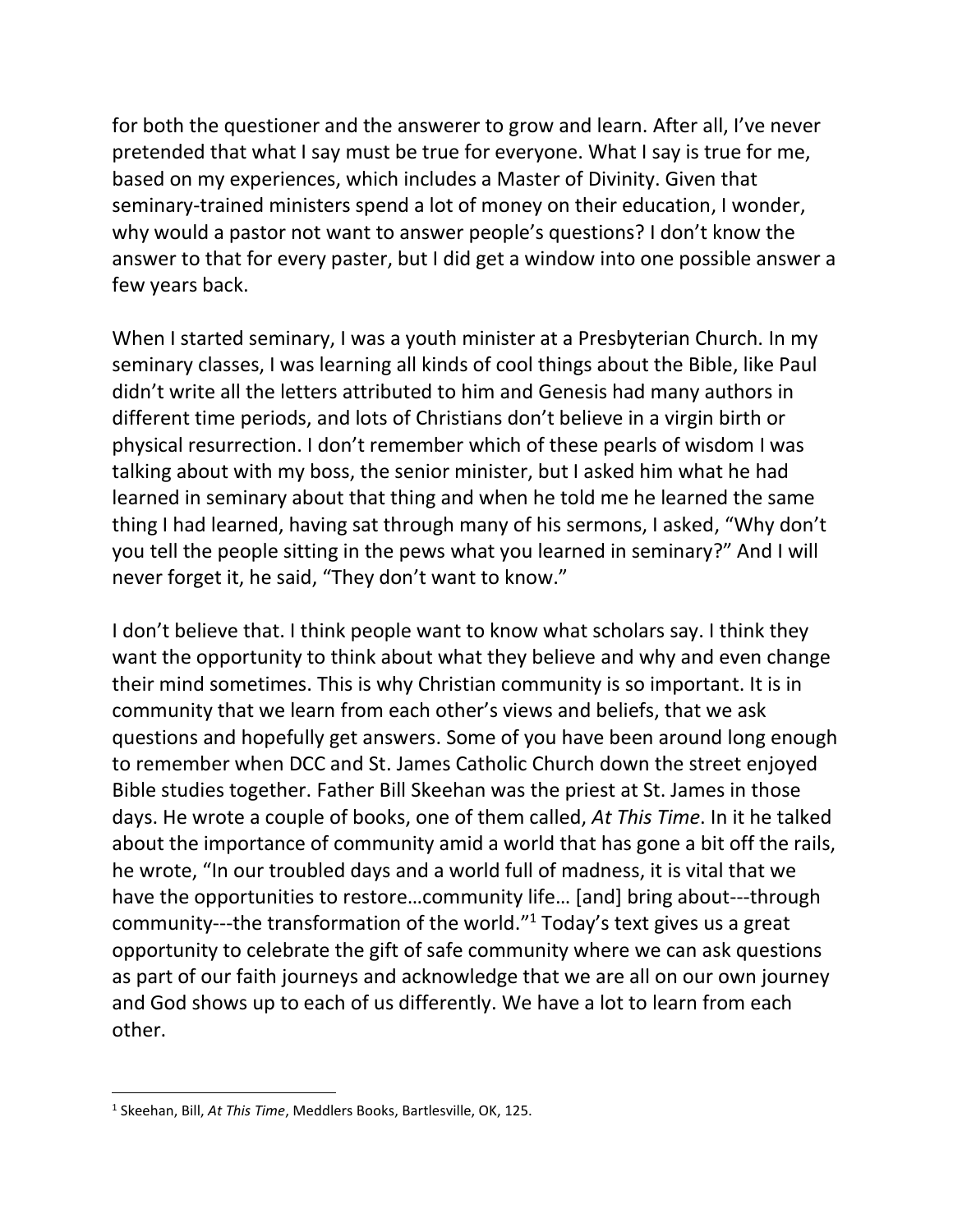If you were to look up John 20: 24-31 in a children's story bible, it would likely be titled, "Doubting Thomas." And if you asked most people if doubting, when it has to do with faith, is a good thing, they would generally say no. They would say that doubt, in fact, is the opposite of faith. Today, I would like us to consider two things. First, are we really that different from Thomas? And second, can we accept that questions and doubt are part of our faith journeys, and stop getting hung up on their being a one size fits all "right answer"? Can we embrace the idea that faith is about growing and loving? What we believe about God ought to inform what we believe about human beings and how we live our lives. Faith is not a creed we recite or a test we must pass, so let's relax into that this morning.

This is the story of Thomas, John 20:24-31.

**<sup>24</sup>** But Thomas (who was called the Twin), one of the twelve, was not with them when Jesus came. **<sup>25</sup>** So the other disciples told him, "We have seen the Lord." But he said to them, "Unless I see the mark of the nails in his hands, and put my finger in the mark of the nails and my hand in his side, I will not believe."

**<sup>26</sup>** A week later his disciples were again in the house, and Thomas was with them. Although the doors were shut, Jesus came and stood among them and said, "Peace be with you." **<sup>27</sup>** Then he said to Thomas, "Put your finger here and see my hands. Reach out your hand and put it in my side. Do not doubt but believe." **<sup>28</sup>** Thomas answered him, "My Lord and my God!" **<sup>29</sup>** Jesus said to him, "Have you believed because you have seen me? Blessed are those who have not seen and yet have come to believe."

**<sup>30</sup>**Now Jesus did many other signs in the presence of his disciples, which are not written in this book. **<sup>31</sup>** But these are written so that you may come to believe that Jesus is the Messiah, the Son of God, and that through believing you may have life in his name.

The beginning of this story refers to the text we talked about last week when the scared disciples encountered Jesus while they were in a locked room, hiding from the authorities who had Jesus killed. In today's txt, we learn that Thomas was not present for that. So, when the disciples told him about their encounter, Thomas was like, "I will believe it when I see it for myself." And for that, he has been labeled "Doubting Thomas." But let's not forget, we talked last week about how the disciples locked in a room and hiding makes it seem as if they doubted what Mary Magdalene told them about her encounter with Jesus at the tomb. If they had believed her, surely, they would have been out looking for Jesus. Instead, just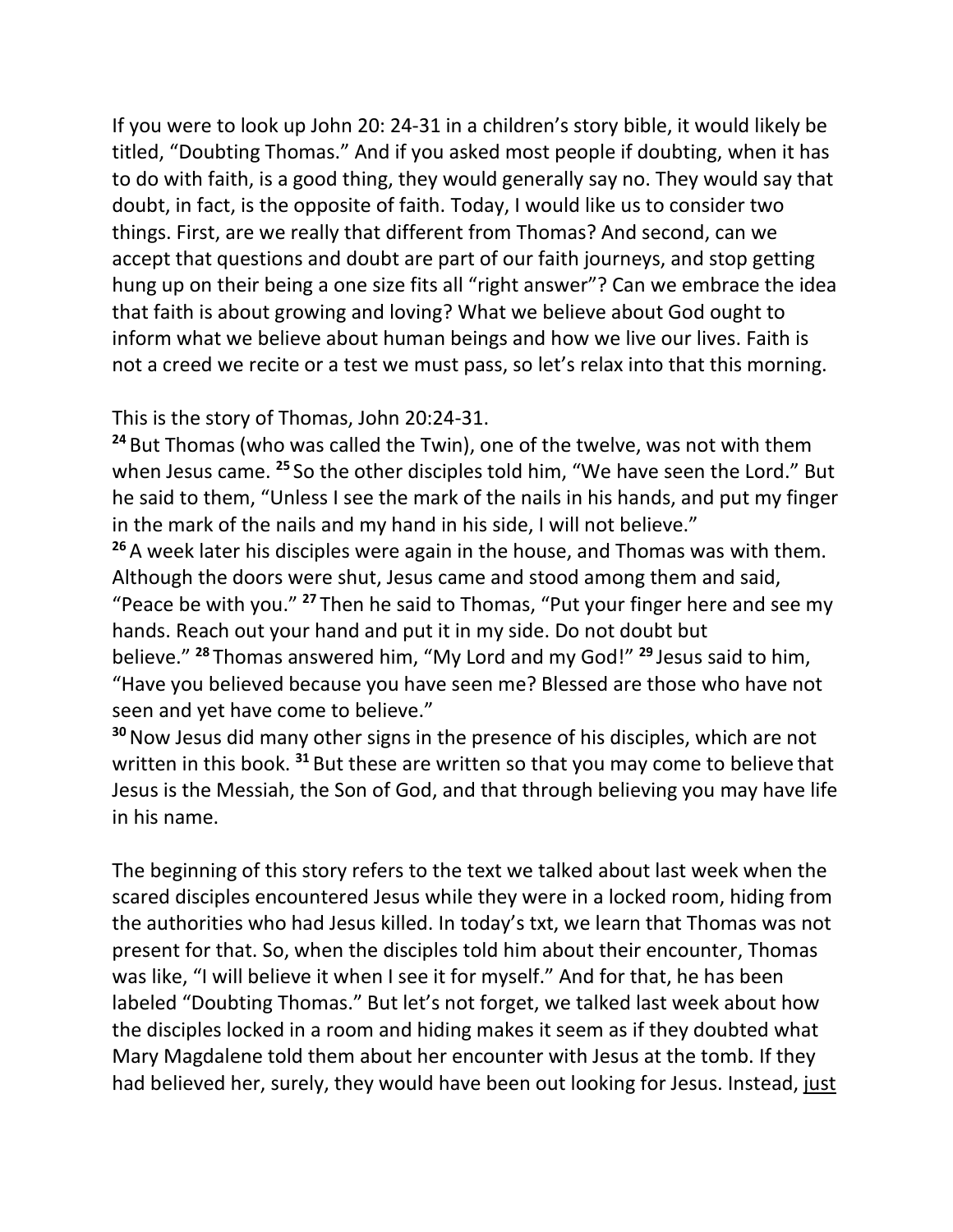like Thomas, it was not until the disciples saw Jesus's hands and side for themselves that they believed something new was happening. You might be wondering, "How was Thomas different from the rest of the disciples?" He wasn't any different at all. They all wanted to see for themselves.

You see, Christian tradition has judged Thomas harshly because he had questions. And tradition, whether intentionally or not, has used his story to teach us that we cannot be curious and faithful at the same time. Too often, when we question what the Bible says or when we come to believe something different from what we were taught, we fear, often based on the comments of other Christians, that it means we are losing faith. We fear what other people think. Will they label us heretics?

Perhaps most importantly, we worry, what will God think? We put God in a small box and assume that God's ego is as frail as ours, that asking questions and expressing doubt will wound God. The truth is, asking questions demonstrates a willingness to learn and grow and those are good things. We are supposed to do that. Spiritual growth is even one of this church's core values. And here, in the story of Thomas, we read that Jesus did not greet Thomas's curiosity by calling him a heretic or berating him for wanting to see for himself. Instead, Jesus treated Thomas with compassion and patience. The author of John's Jesus seemed to understand that Thomas needed his own experience.

The same is true for all of us. Each of us is on our own journey. What we believe about God, Jesus, the Bible, spirituality in general, will change over time…and it should. Our life experiences ought to shape how we think about God and what we believe God is up to in the world. **Life should teach us about the Life-giver.**

I recognize that for some people this seems scary or a little bit too loosey goosey. Some of us were raised in traditions that have us thinking there is a theological equivalency to Roberts Rules of Order and that we best demonstrate our faith by obeying all the rules. But what if we demonstrate our faith by showing curiosity and by encountering God in our own ways as we live into who we were created to be? What if we woke up every day and said, "Show me who you are today, God." And then we paid attention to what God shows us. I mean…that's essentially what Thomas wanted from Jesus, "Jesus, show me who you are."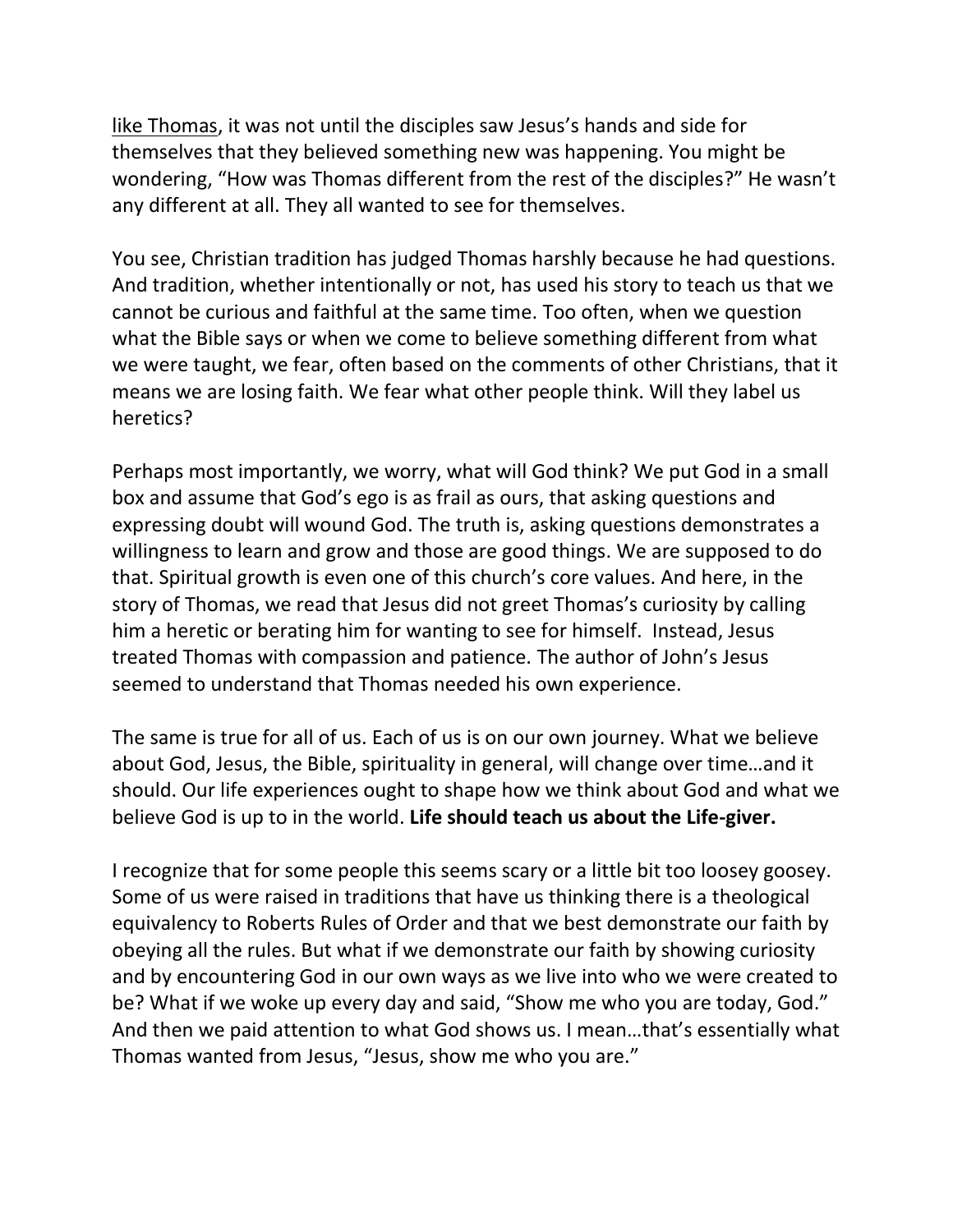In case we still don't get it, at the end of today's text, the author of John tells readers clearly who he believed Jesus was. He wrote, "Now Jesus did many other signs in the presence of his disciples, which are not written in this book. But these are written so that you may come to believe that Jesus is the Messiah, the Son of God, and that through believing you may have life in his name." (John 20:30-31) These verses invite us to remember that the Bible is not an exhaustive and comprehensive retelling of events. Right there it tells us that there are things Jesus did that were not written about in this book. The author wrote what he wanted readers to know about Jesus and his early followers from his own unique perspective. His narrative was written for a very specific purpose. Clearly, not so we would have a complete picture of what Jesus's life was like as if this was a biography. No, this book was written, "so that you may come to believe that Jesus is us the Messiah the Son of God and that through believing you may have life in his name." The author wrote for one reason and one reason only.

Let me explain by using an example that pops up in our world today a lot. In the last few years, there has been a lot of conversation about media bias. From memes to news articles to podcasts, media shapes our understanding of the world. Often without realizing it, media compels us to act or think in certain ways. If you spend much time on social media, you have probably seen the graphic on the screen. (Graphic Source-Ad Fontes Media: [https://adfontesmedia.com/\)](https://adfontesmedia.com/)

It situates well-known media sources on the chart based on how conservative or liberal the source is and on whether what is presented is primarily fact based or opinion based and unintentionally or intentionally misleading.

I won't dwell here long because I don't want to venture into partisan territory but hang with me for a minute.

You can see on this slide that I have drawn a purple box around the sources that Vanessa Otero, the creator of this graphic and founder of Ad Fontes Media, has deemed neutral and fact-based. I recognize that Ms. Otero, like all of us, is not without bias herself. Similarly, we cannot help but note most media sources are outside the purple box which means most of the media sources being consumed currently are biased in some way.

Bias is not inherently bad. Bias is about different perspectives. Bias is different from having an agenda. Agenda, in this example, is about what a news or research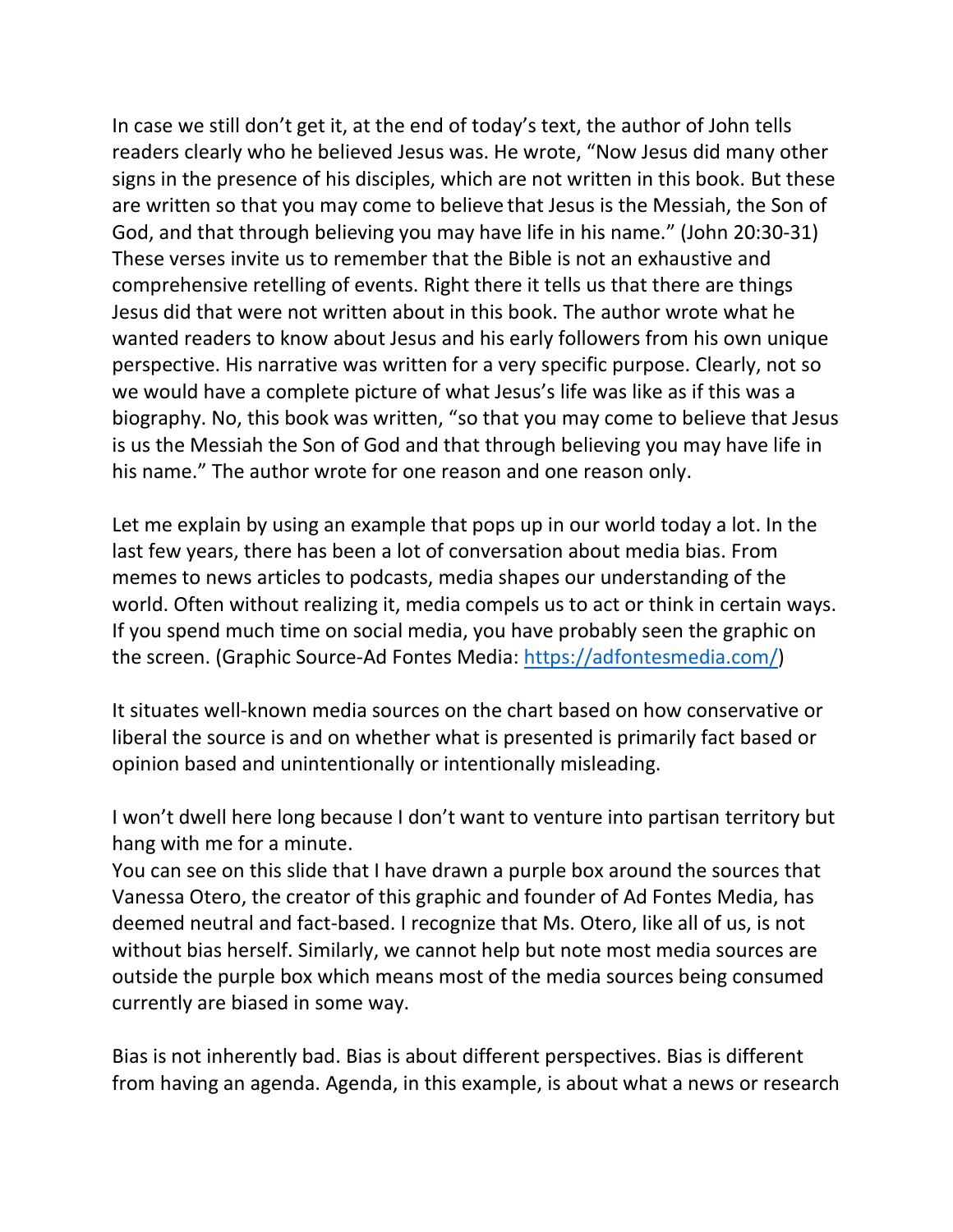organization is set up to *do*. The problem comes when a media source presents itself as a fact-based news source, but it is really set up to promote a specific viewpoint or to advocate for a specific group. A media source's agenda is much more important in determining trustworthiness than the bias of an individual within the organization. Knowing what a news source's agenda is, helps us to know what to do with the information we receive from them.

The same is true when it comes to the Bible. Each writer had his own perspective or bias and his own agenda, his "why" for writing. The author of John was up front about both his bias and his agenda. From his perspective, Jesus was the Messiah and he wanted his readers to believe that too. Specifically, though, he wanted his original audience to believe. Remember, the people in his community were alienated from Jewish community because of what they believed about Jesus; they were living amid Roman oppression and staring at the rubble of the destroyed temple every day. They were isolated and afraid. The author of John wrote to give those specific people hope that one day the world Jesus came to reveal would come to be and, in his mind, it would be because his followers believed the right things.

And honestly, I don't think that's entirely wrong. I think the world Jesus talked about will come to be, but I don't think it will be because we all believe exactly the same things about Jesus's life and death. I think it will be because we believe the same things about what God intended for the world God created, which is what Jesus lived and died trying to get people to see. The world will be different when the followers of Jesus remember that each of us was created in the image of a loving God and that we were created for community, to love and be loved. When we do, racist systems will be dismantled. All loving, consensual relationships will be honored. All people will be treated with dignity and respect and afforded access to the healthcare they need and choose. People will share what they have and see that the amassing of wealth and looking out for number one is not what life is about. Life is about relationships.

From the very beginning, Christianity has been shaped by people who believed in a God that wanted a relationship with human beings, knowing full well that we ask a lot of questions, change our minds, and learn best through experience. Those early Christian communities gathered for meals and spent time discussing